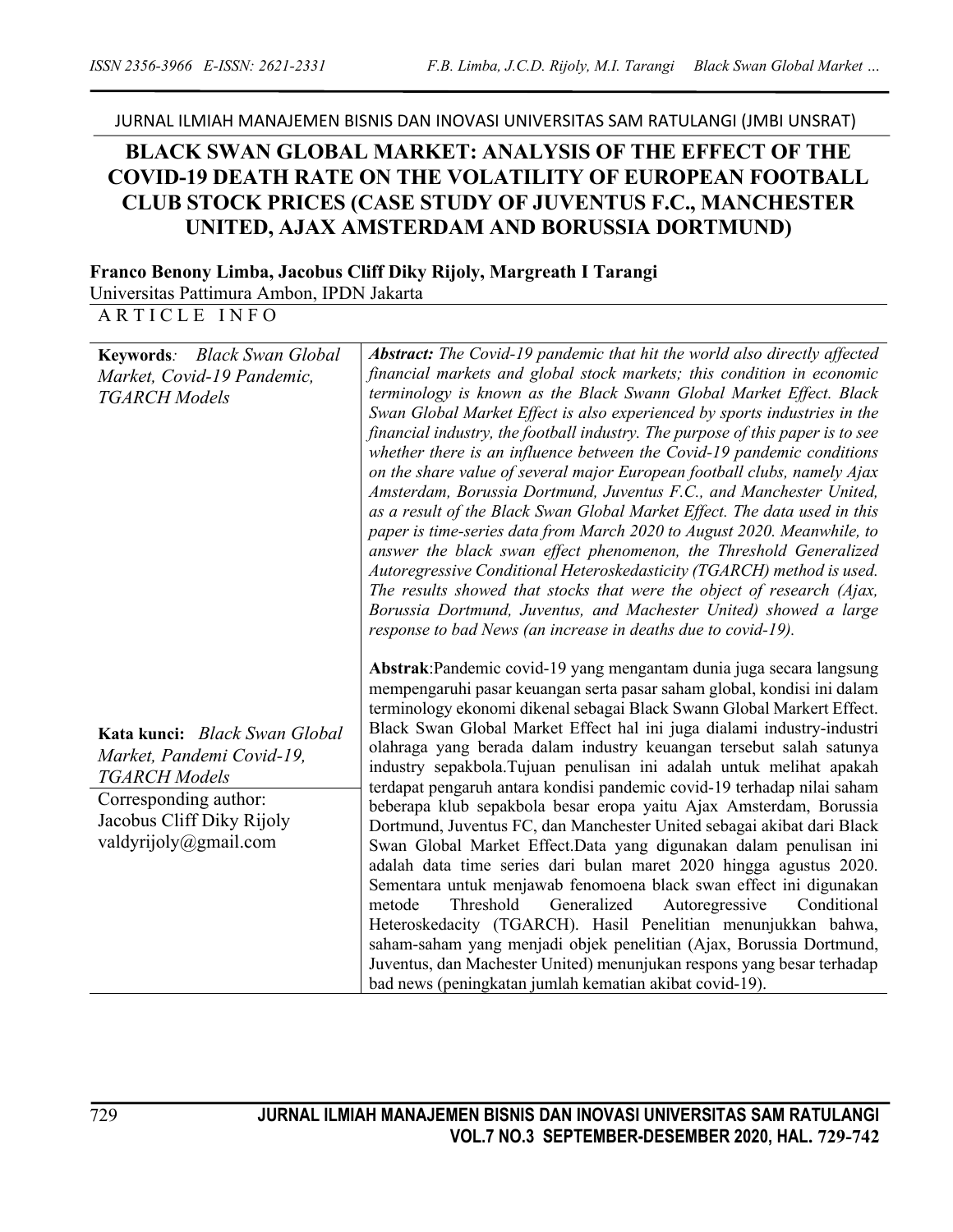## **INTRODUCTION**

The novel Coronavirus Disease, known as Covid-19 was first reported in Wuhan City, China, with a ferocious and fast spread to many countries (Xu et al., 2020). (WHO, 2020a) explains that the method of spreading the coronavirus is through people who have been infected with Covid-19. This virus can spread through tiny droplets from the nose or mouth. When infected with this virus will experience sneezes or coughs. The droplets then land on an object or surface where they are touched, and the healthy person touches their eyes, nose, or mouth. Covid-19 can also spread when the tiny droplets are inhaled by someone when they are in close contact with an infected person

| Table 1. WHO Data Positive Cases and Covid-19 Death Rate |                              |               |  |
|----------------------------------------------------------|------------------------------|---------------|--|
| Area                                                     | Confirmed<br><b>Positive</b> | <b>Deaths</b> |  |
| Global                                                   | 2.397.217                    | 162.956       |  |
| <b>European Region</b>                                   | 1.187.184                    | 106.342       |  |
| <b>Region of the Americas</b>                            | 893.119                      | 42.686        |  |
| <b>Western Pacific Region</b>                            | 134.507                      | 5.685         |  |
| <b>Eastern Mediterranean Region</b>                      | 134.507                      | 6.185         |  |
| <b>Southeast Asia Region</b>                             | 31.670                       | 1.341         |  |
| <b>African Region</b>                                    | 15.555                       | 704           |  |

*Source: (WHO, from national authorities by 10:00 CEST, April 21, 2020)*

However, since the first case of Covid-19 was announced in Europe on February 21, 2020 (Spiteri et al. 2020), the European continent has become the worst-hit region with the highest number of positive cases highest mortality rate in the world (see Table 1). Covid-19 has become a pandemic that has paralyzed many activities in other parts of the world, including European football competitions. Postponements of matches and competitions occurred after several soccer players tested positive for Covid-19. The postponement of all matches is a form of protection for soccer players and prevents rapid spread. Covid-19 is not only harmful to humans. Personally, it can cripple business entities such as the football industry.

(Gunardi 2014) explained that the European football industry had entered an era of great business. Data from the Deloitte Money League (Deloitte U.K. 2020) explains that in the 2018/2019 period, the top 20 clubs in the ranking they created generated a combined income of  $\epsilon$  9.3 billion, up 11% from the previous season. The  $\epsilon$  939 million increase in revenue was driven by broadcast revenue of  $\epsilon$  575 million (up 16%), commercial revenue of  $\epsilon$  313 million (up 9%), and matchday revenue of  $\epsilon$  51 million (up 4%). This was confirmed by (Herdyastoro and Frensidy 2014), who explained that clubs carry out two complementary functions in the football industry: competition and business function. The postponement of this match resulted in the postponement of local competitions' schedule to the big European competition, namely EURO 2020. On the other hand, European football clubs also suffered losses due to the delay. The club is very dependent on matches because the source of club income comes from match tickets, the sale of match broadcasting rights, and commercial contract revenue (Haryoprasetyo and Kiswara 2013).

For example, Juventus F.C., which is involved in three tournaments, namely the Italian League, Copa Italia, and UEFA Champions League, certainly feels the impact of Covid-19 on club revenues. This match's postponement made the club management and the players and first-team coaches agree to cut wages during March - June 2020 (www.juventus.com, 2020). The club made savings of 90 Million Euros to help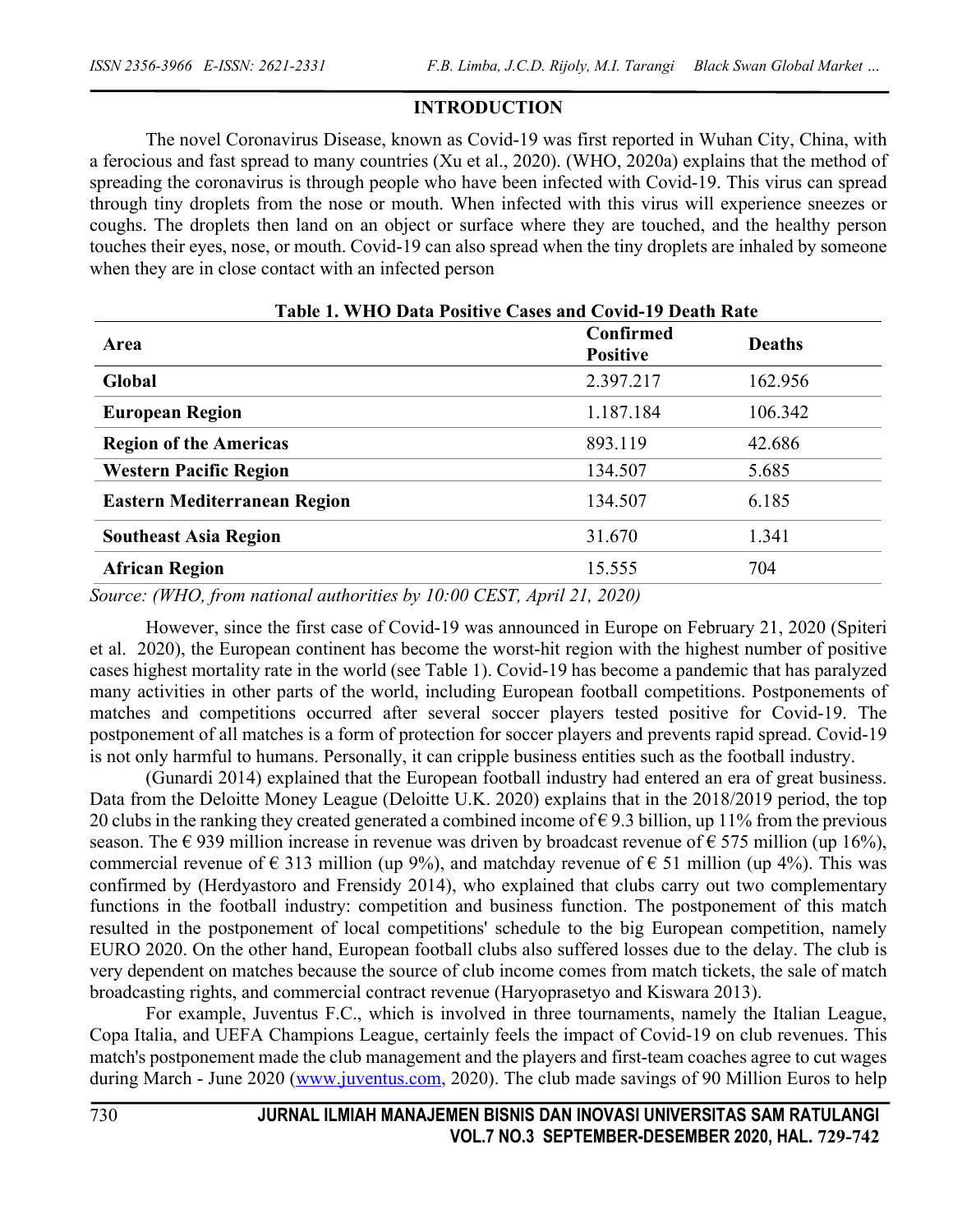finance the club in the 2019-2020 financial period. The German League club, Borussia Dortmund (ESPN 2020), also imposed a pay cut for players to help finance the club. The health condition of the players and also the health of the club remains a priority for management. However, cutting players' wages does not apply to the Premier League club: Manchester United, who feel confident in their financial condition.

European football clubs must comply with UEFA's Financial Fair Play (FFP) rules that have been implemented since 2011. Through the FFP, which came into effect in 2011, each club is expected to increase the economic and financial capacity of a more transparent and credible club (UEFA 2018). Also, some active clubs on the stock exchange must comply with IFRS rules in presenting their financial activities fairly and maintain financial performance. Good financial performance will attract interest from investors. Before Covid-19 became a pandemic in the world, European club stock prices depended not only on financial performance but also on 11 players on the field (Setiaji 2018). Therefore, with the postponement of matches and reduced club income due to Covid-19, it will be difficult for management to maintain financial performance and keep stock price movements stable.

(Morales and Andreosso-O'Callaghan 2020) describes the spread of Covid-19 as a black swan on the global market. Lack of action and coordination from world leaders as a global effort to control Covid-19 panicked global stock markets and resulted in global stock markets plummeting Monday, March 9 and Thursday, March 12, 2020. Research findings using the Granger Causality Test show that markets are not reacted to the level of Volatility shown by the Chinese stock market identified as the epicenter of the Covid-19 spread. However, the stock market began to react to the threat of Covid-19 when Italy announced its first case, and it quickly took a toll on fear in Europe. Besides, a similar study was also conducted by (Onali 2020), who used the GARCH Model to explain that the reported mortality rate due to Covid-19 in America and five other countries (Italy, Spain, UK, France, and Iran) did not affect the return of the American market. However, the VAR model shows that the reported mortality rate in Italy and France harms the market return and positively impacts the VIX return on the American stock market.

The spread of Covid-19 as an extraordinary phenomenon has also impacted the European football industry as an industry with a large turnover and involving many people, lockdown policies, and postponement of competition to prevent the spread of Covid-19 in several European countries affect club income. For soccer clubs that are active in the stock market, a decrease in income can trigger the possibility of a decline in share prices. The high mortality rate due to Covid-19 sends bad news signals to investors, resulting in Volatility in stock prices, including stock prices of European football clubs.

This study captures a gap from previous research conducted by Morales and Andreosso-O'Callaghan (2020) and Onali's research (2020), which explains the effect of Covid-19 on the global market. This study aims to analyze the black swan Covid-19 phenomenon, which focuses on the effect of death reports in Europe on the Volatility of stock prices of European football clubs, namely Juventus (Italy), Manchester United (England), Borussia Dortmund (Germany), and Ajax Amsterdam (Netherlands).

### **THEORETICAL ANALYSIS**

### **Black Swan Theory**

Black Swan are events that happen unexpectedly and cause quite a stir in the financial markets. The term "Black Swan" originated in the 17th century, stems from the European assumption that all geese are white when there are black geese that live in the wild. In this context, the black swan (Black Swan) is often seen as a symbol for unpredictable and has a significant impact and something that is out of control.

(Taleb 2007) who popularized the term Black Swan in financial markets, explaining that Black Swan consists of three main characteristics, namely: (1) is an event that has never happened or an event that cannot be predicted, (2) has an enormous impact, (3) people rationalize the incident with simple explanations. The postponement of European football competitions due to the spread of Covid-19 was an unexpected event.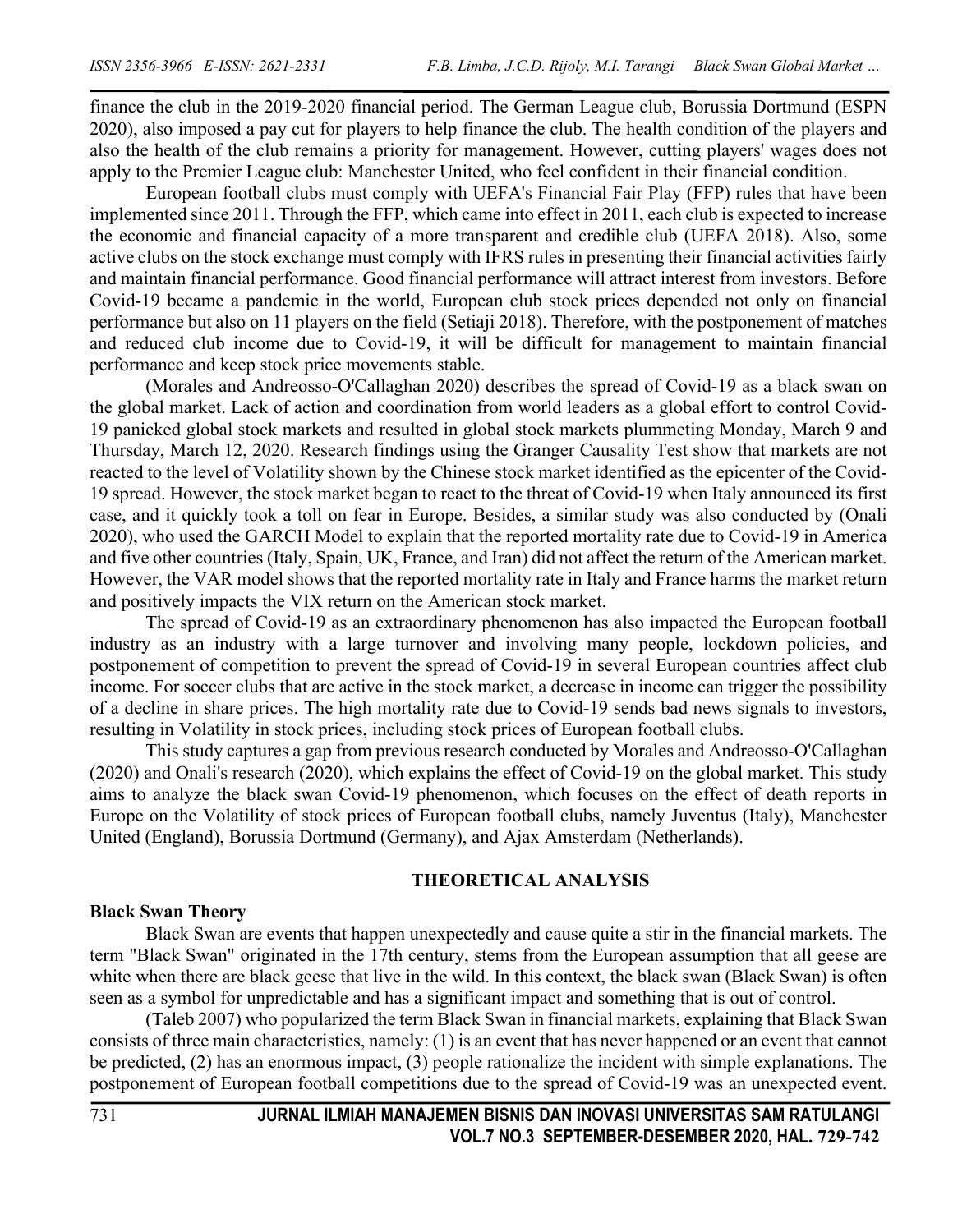The spread of Covid-19 has had a significant impact on the European football industry, the delays in competition, decreased income, and football clubs' stock price. The slow pace of prevention and weak awareness of the dangers of Covid-19 have made European countries the region with the highest number of positive cases and death tolls in the world.

### **Stock Price Volatility**

Stock price volatility is the fluctuation of shares, the return of a security or portfolio within a certain period (Hartono 2010). (Habib and Khan 2012) On the other hand, stock price volatility is a systemic risk that only investors who invest in stocks face. According to (Hussainey, Oscar Mgbame, and Chijoke-Mgbame 2011), stock price volatility is a measure in determining risk in investment. It can show the level of change in stock prices during a specific period. Market volatility can occur due to new information into the market or, As a result; market players re-evaluate the company's assets. The market price level will make a quick adjustment so that the price formed reflects the new information or condition.

Volatility can also be used in forecasting. Forecasting activities in finance are using time series data. This sometimes causes the phenomenon of heteroscedasticity. The Volatility can be caused by market movements that suddenly plummet, and if there is bad News, it will calm down sometime later. Volatility means that the data experiences extreme fluctuation or volatility clustering (Ariefianto 2012). Volatility reflects the level of risk of an investment asset. A high level of Volatility indicates high risk and also a high rate of return. Knowing the level of Volatility of investment assets owned will make investors wiser in managing their investments. The spread of Covid-19 in Europe is spreading rapidly, and the high death toll sends terrible News to investors. This condition can generate the Volatility of stock prices, including the stock prices of European football clubs.

### **METHODOLOGY**

This study uses data from football clubs from four European countries that are actively on the stock market, including Juventus (Italy), Manchester United (U.K.), Borussia Dortmund (Germany), Ajax Amsterdam (Netherlands). The club's stock price volatility data was obtained from Yahoo! Finance. Meanwhile, the death rate report data obtained from the WHO daily data is data on death reports in Italy, the UK, Germany, and the Netherlands, where reports of mortality rates in the European region increased. The data used covers the period from February 01 to May 01, 2020. This study uses the ARCH-GARCH (Autoregressive Conditional Heteroskedasticity-Generalized Autoregressive Conditional Heteroskedasticity) model.

The ARCH model was first introduced by (Engle, 1982), aiming to solve Varying Time-Dependent errors.

Meanwhile, the basic ARCH model developed by Engle is as follows:

" = " + " *(Conditional Mean) ……………………………* 1 " \* = , + -"/- \* + \*"/\* \* + ⋯ + 1"/1 \* (*Conditional Variance*) ……. 2

Where:  $\epsilon_t^2$  = *squared residual* (*innovation*), and  $y_i$  = ARCH Parameter

Meanwhile, the GARCH Model is a development of the ARCH model (Bollerslev 1986); in this model, the conditional variance lagged values are added. This development assumes that GARCH tends to have consistency with observed volatility clustering in financial return data. When there is a large change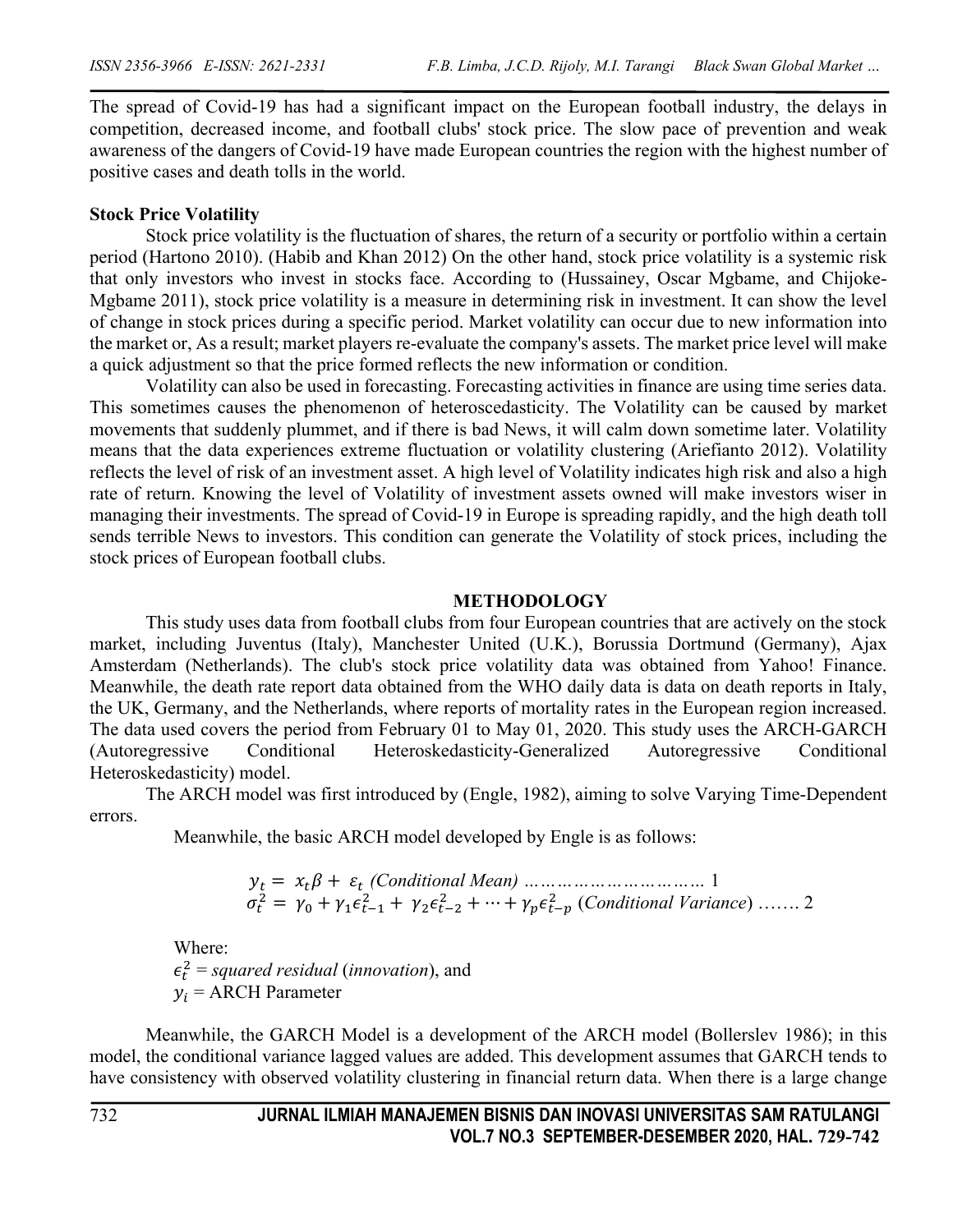in stock return data, it tends to be followed by further significant changes (Rijoly 2015). The Simple GARCH model can be seen in the equation below:

$$
\sigma_t^2 = \gamma_0 + \gamma_1 \epsilon_{t-1}^2 + \gamma_2 \epsilon_{t-2}^2 + \dots + \gamma_p \epsilon_{t-p}^2 + \delta_1 \sigma_{t-1}^2 + \delta_2 \sigma_{t-2}^2 + \dots + \delta_q \sigma_{t-q}^2 \dots
$$

Where:

 $\gamma_i$  is ARCH Parameter, and

 $\delta_i$  is GARCH Parameter

The use of the GARCH model is used to measure the stochastic deviation /  $\gamma_i$  in the previous estimation period ( $\sigma_t$ ) and see how it affects the current variance ( $\delta_1$ ) (Sukati, 2013). Furthermore, to find out how good news and bad news affect stock volatility analysis on the object of observation, especially during the Covid-19 pandemic. So the TGARCH (Threshold GARCH) model is used as a modification to the simple GARCH model. This model was developed by (Zakoian 1994). In simple terms, this model can accommodate the Asymmetric Information in the conditional variation. Here is the TGARCH equation:

" \* = + -"/- \* + "/-ℇ"/- \* + -"/- \* ………… 4

Where:

 $d_t \, \begin{cases} 1 \\ 0 \end{cases}$ 0  $\varepsilon_t \geq 0$  $\varepsilon_t < 0$ (*Bad News*) (*Good News*)

 $\infty$ 

The use of TGARCH will give better results than the GARCH model (Sabiruzzaman et al. 2010) because it can separate the impact caused by both Bad News and Good News.

#### **RESULT AND DISCUSSION**

#### **Data Characteristic**

The data used in this study are daily data on stock closures from the four stocks selected in this study; besides that, it is also adjusted for the death rate due to the Covid-19 pandemic in the same countries as the 4 stocks listed (Italy, Germany, Netherlands, and U.K.). The research period itself starts from March 2020 to August 2020, while the data characteristics of the data can be seen in the image below:

**.**



 **VOL.7 NO.3 SEPTEMBER-DESEMBER 2020, HAL. 729-742**

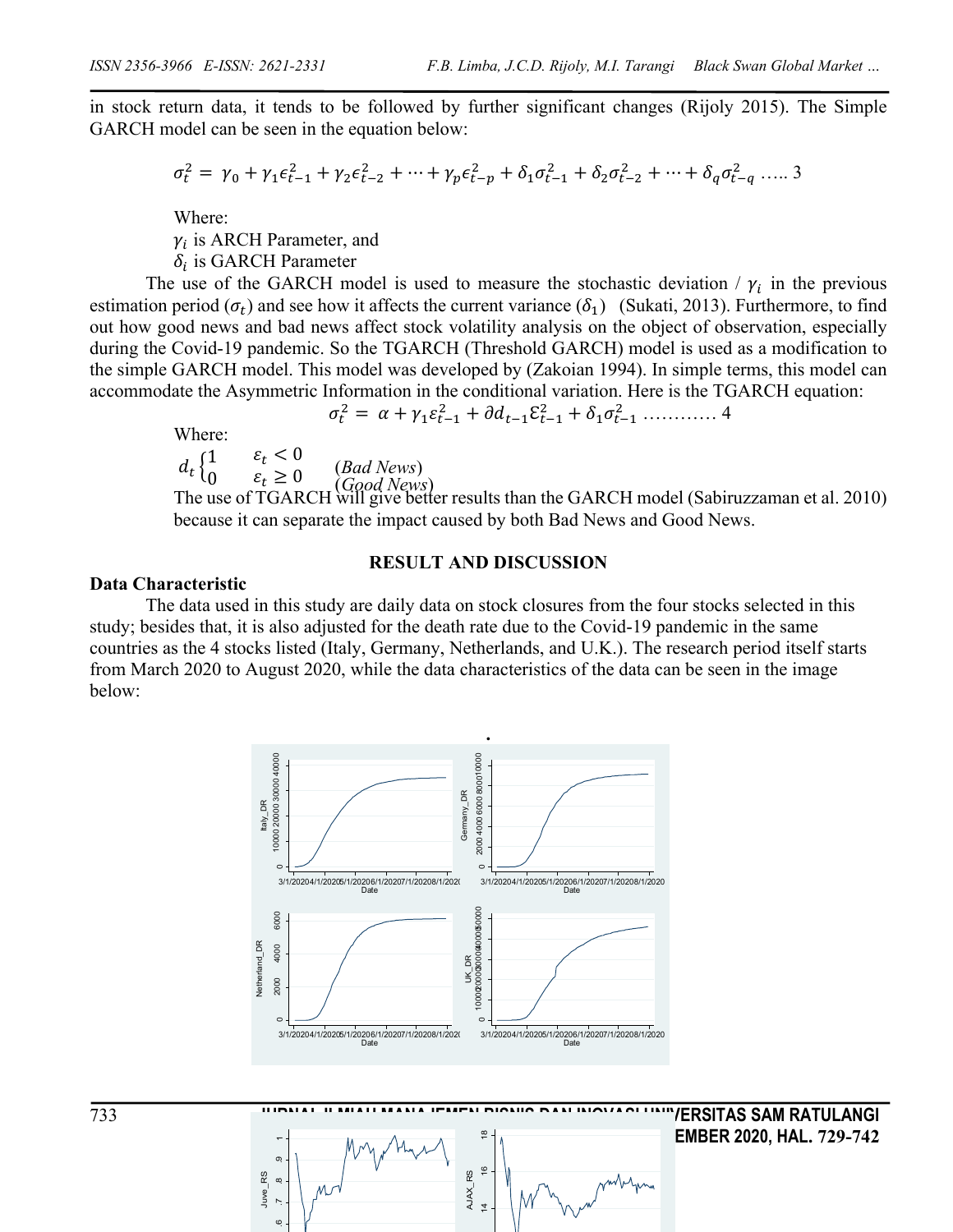# **Figure 1. Juventus, Ajax, BvB, and Manchester United Shares Vs Death rate in Italy, Germany, Netherlands, and U.K**

## **Ajax Result**

# **Table 2.TGARCH Estimation for Ajax Amsterdam FC Shares During the Covid-19 Pandemic March-August 2020 Period Tgarch Result**

Dependent Variable: AJAX Method: ML ARCH - Normal distribution (BFGS / Marquardt steps) Date: 09/04/20 Time: 11:56 Sample: 1 103 Included observations: 103

| <b>Variable</b> | Coefficient       | <b>Std. Error</b> | z-Statistic | Prob.  |
|-----------------|-------------------|-------------------|-------------|--------|
| @SQRT(GARCH)    | $-1.098905$       | 0.261210          | $-4.206973$ | 0.0000 |
| NETHERLANDS DR  | 7.80E-05          | 2.49E-05          | 3.128712    | 0.0018 |
| $\mathcal{C}$   | 15.07228          | 0.177038          | 85.13571    | 0.0000 |
|                 | Variance Equation |                   |             |        |
| C               | 0.013432          | 0.008014          | 1.676090    | 0.0937 |
| $RESID(-1)^2$   | 0.045082          | 0.045477          | 0.991319    | 0.3215 |
|                 |                   |                   |             |        |

734

 **JURNAL ILMIAH MANAJEMEN BISNIS DAN INOVASI UNIVERSITAS SAM RATULANGI VOL.7 NO.3 SEPTEMBER-DESEMBER 2020, HAL. 729-742**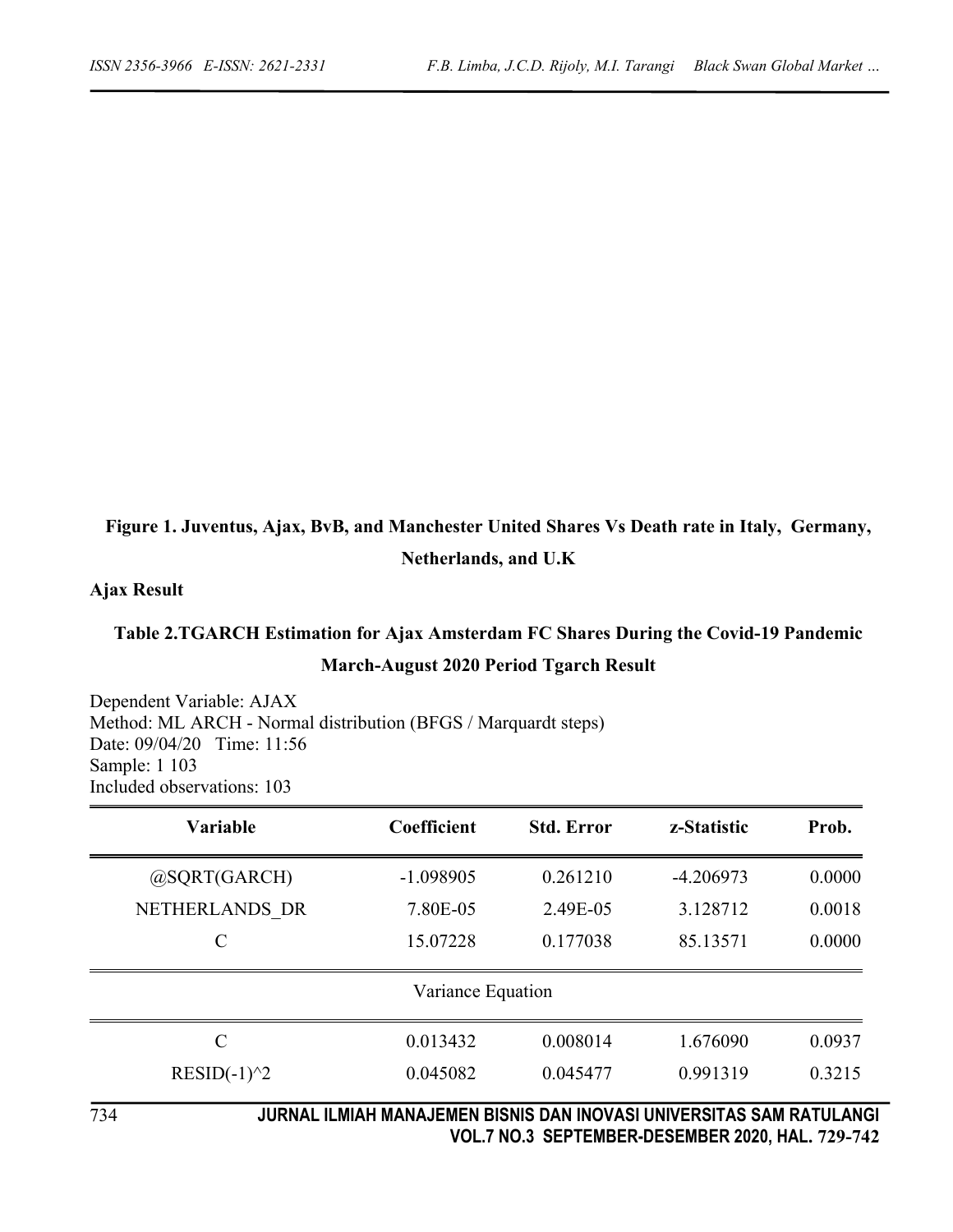| ISSN 2356-3966 E-ISSN: 2621-2331 | F.B. Limba, J.C.D. Rijoly, M.I. Tarangi<br>Black Swan Global Market |                       |          |          |
|----------------------------------|---------------------------------------------------------------------|-----------------------|----------|----------|
| $RESID(-1)^2*(RESID(-1) < 0)$    | 0.456803                                                            | 0.141694              | 3.223870 | 0.0013   |
| $GARCH(-1)$                      | 0.632555                                                            | 0.100945              | 6.266315 | 0.0000   |
| R-squared                        | $-1.030193$                                                         | Mean dependent var    |          | 14.84874 |
| Adjusted R-squared               | $-1.070797$                                                         | S.D. dependent var    |          | 0.936586 |
| S.E. of regression               | 1.347772                                                            | Akaike info criterion |          | 1.551242 |
| Sum squared resid                | 181.6490                                                            | Schwarz criterion     |          | 1.730301 |
| Log likelihood                   | -72.88895                                                           | Hannan-Quinn criter.  |          | 1.623767 |
| Durbin-Watson stat               | 0.117870                                                            |                       |          |          |

*Source: Author Computation (2020)*

From the estimation results above on the F.C. ajax amsterdam stock during this pandemic, it shows the coefficient of the TARCH parameter (RESID  $(-1) \wedge 2$  \* (RESID  $(-1)$  <0) is 0.456803 and significant (p value = 0.0013) which means that the market did respond more to bad News (the emergence of a pandemic followed by an increase in the number of deaths in the Netherlands), so it directly affects the level of Volatility of Ajax Amsterdam FC stock returns.

### **BVB Result**

**Table 3. Estimated Tgarch for Borussia Dortmund F.C. Shares During the Covid-19 Pandemic March-August 2020 Period**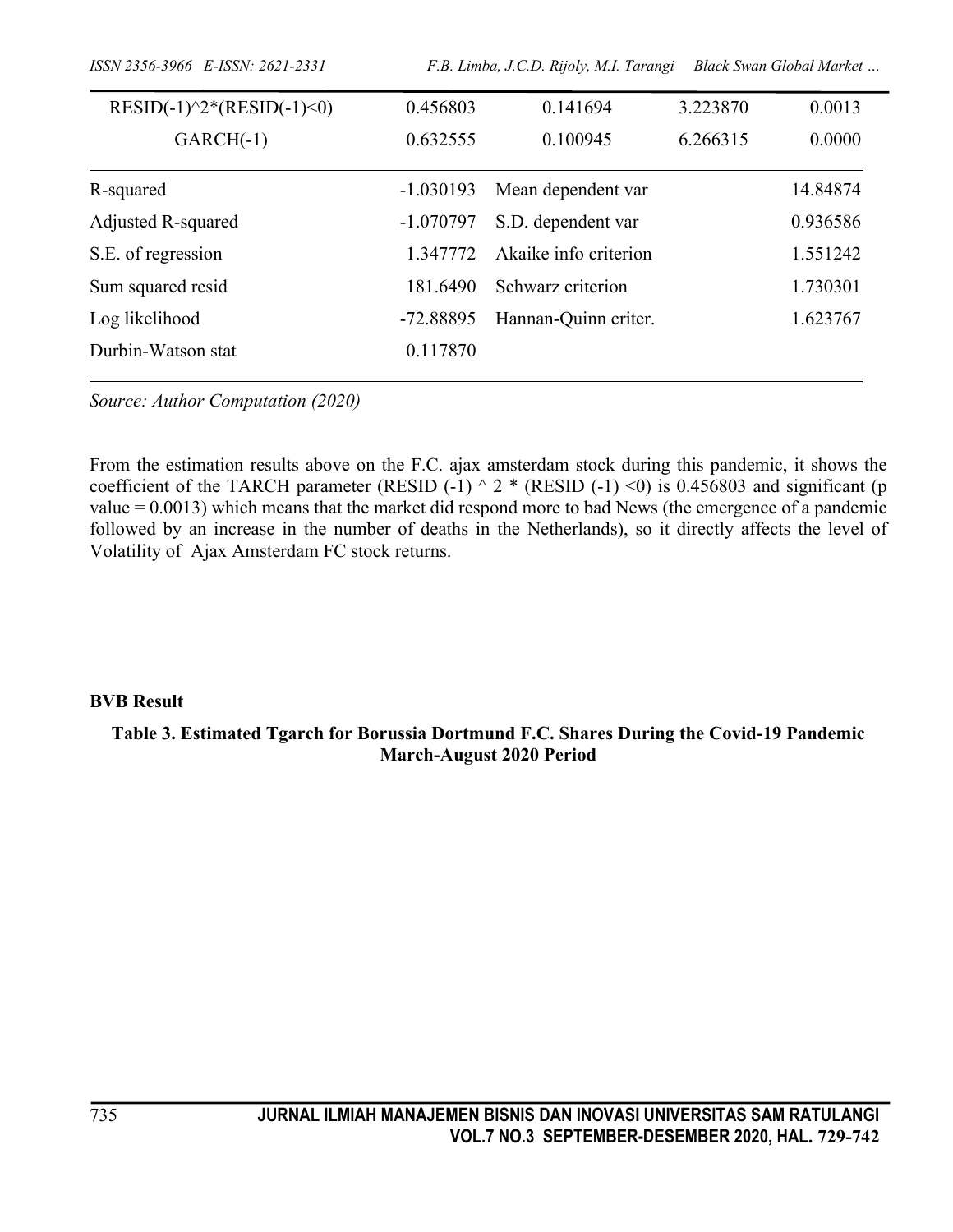*Source: Author Computation (2020)*

Dependent Variable: BVB Method: ML ARCH - Normal distribution (BFGS / Marquardt steps) Date: 09/04/20 Time: 11:55 Sample: 1 103 Included observations: 103

| Variable                      | Coefficient       | <b>Std. Error</b>     | z-Statistic | Prob.    |
|-------------------------------|-------------------|-----------------------|-------------|----------|
| @SQRT(GARCH)                  | $-4.315485$       | 2.163040              | $-1.995101$ | 0.0460   |
| <b>GERMANY_DR</b>             | $-0.000162$       | 3.29E-05              | -4.920078   | 0.0000   |
| $\mathcal{C}$                 | 8.275891          | 0.572681              | 14.45114    | 0.0000   |
|                               | Variance Equation |                       |             |          |
| $\mathcal{C}$                 | 0.000367          | 0.000907              | 0.404698    | 0.6857   |
| $RESID(-1)^2$                 | $-0.049436$       | 0.046363              | $-1.066271$ | 0.2863   |
| $RESID(-1)^2*(RESID(-1) < 0)$ | 0.557043          | 0.164332              | 3.389739    | 0.0007   |
| $GARCH(-1)$                   | 0.862731          | 0.060031              | 14.37144    | 0.0000   |
| R-squared                     | $-5.714408$       | Mean dependent var    |             | 6.095427 |
| Adjusted R-squared            | -5.848696         | S.D. dependent var    |             | 0.629931 |
| S.E. of regression            | 1.648531          | Akaike info criterion |             | 0.068986 |
| Sum squared resid             | 271.7654          | Schwarz criterion     |             | 0.248045 |
| Log likelihood                | 3.447226          | Hannan-Quinn criter.  |             | 0.141511 |
| Durbin-Watson stat            | 1.000642          |                       |             |          |

From the estimation results above for F.C. Borussia Dortmund's stock during this pandemic, it shows the coefficient of the TARCH parameter (RESID (-1)  $\land$  2  $*$  (RESID (-1) <0)) is 0.557043 and significant (p value  $= 0.0007$ ) which means that the market did respond more to bad News (the emergence of a pandemic followed by an increase in the number of deaths in Germany), so that directly affects the level of Volatility of F.C. stock returns. Borussia Dortmund.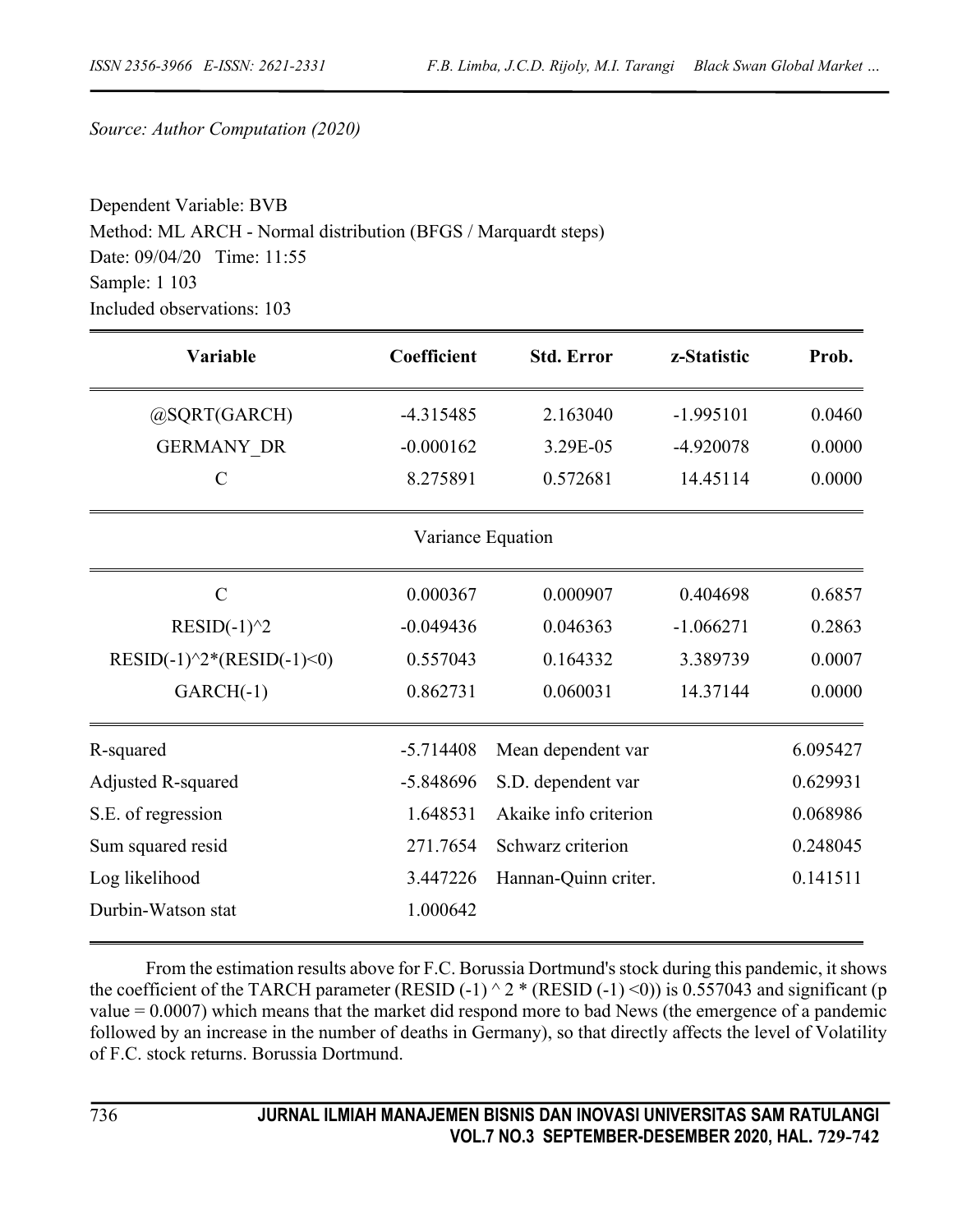### **Juventus Result**

## **Table 4. Estimated Tgarch for F.C. Juventus Shares During the Covid-19 Pandemic March-August 2020 Period**

Dependent Variable: JUVE Method: ML ARCH - Generalized error distribution (GED) (BFGS / Marquardt steps) Date: 09/04/20 Time: 11:46 Sample: 1 103 Included observations: 103

| <b>Variable</b>               | Coefficient       | <b>Std. Error</b>     | z-Statistic | Prob.       |
|-------------------------------|-------------------|-----------------------|-------------|-------------|
| @SQRT(GARCH)                  | 4.718135          | 0.899336              | 5.246240    | 0.0000      |
| <b>ITALY DR</b>               | 1.16E-05          | 7.82E-07              | 14.85985    | 0.0000      |
| C                             | 0.426180          | 0.036491              | 11.67894    | 0.0000      |
|                               | Variance Equation |                       |             |             |
| $\mathcal{C}$                 | 0.000168          | 4.89E-05              | 3.441271    | 0.0006      |
| $RESID(-1)^2$                 | 0.382611          | 0.139349              | 2.745700    | 0.0060      |
| $RESID(-1)^2*(RESID(-1) < 0)$ | $-0.467720$       | 0.149891              | $-3.120399$ | 0.0018      |
| $GARCH(-1)$                   | 0.684365          | 0.060537              | 11.30487    | 0.0000      |
| R-squared                     | 0.892710          | Mean dependent var    |             | 0.881152    |
| Adjusted R-squared            | 0.890564          | S.D. dependent var    |             | 0.109128    |
| S.E. of regression            | 0.036101          | Akaike info criterion |             | -3.945907   |
| Sum squared resid             | 0.130326          | Schwarz criterion     |             | $-3.766848$ |
| Log likelihood                | 210.2142          | Hannan-Quinn criter.  |             | $-3.873382$ |
| Durbin-Watson stat            | 1.779837          |                       |             |             |

*Source: Author Computation (2020)*

From the estimation results above for Juventus F.C. stock during this pandemic, it shows the coefficient of the TARCH parameter (RESID (-1)  $\land$  2  $*$  (RESID (-1) <0)) is -0.467720 and significant (pvalue = 0.0018), which means that the market has indeed responded more to bad News (the emergence of a pandemic followed by an increase in the number of deaths in Italy), so it directly affects the level of Volatility of the stock returns of Juventus F.C.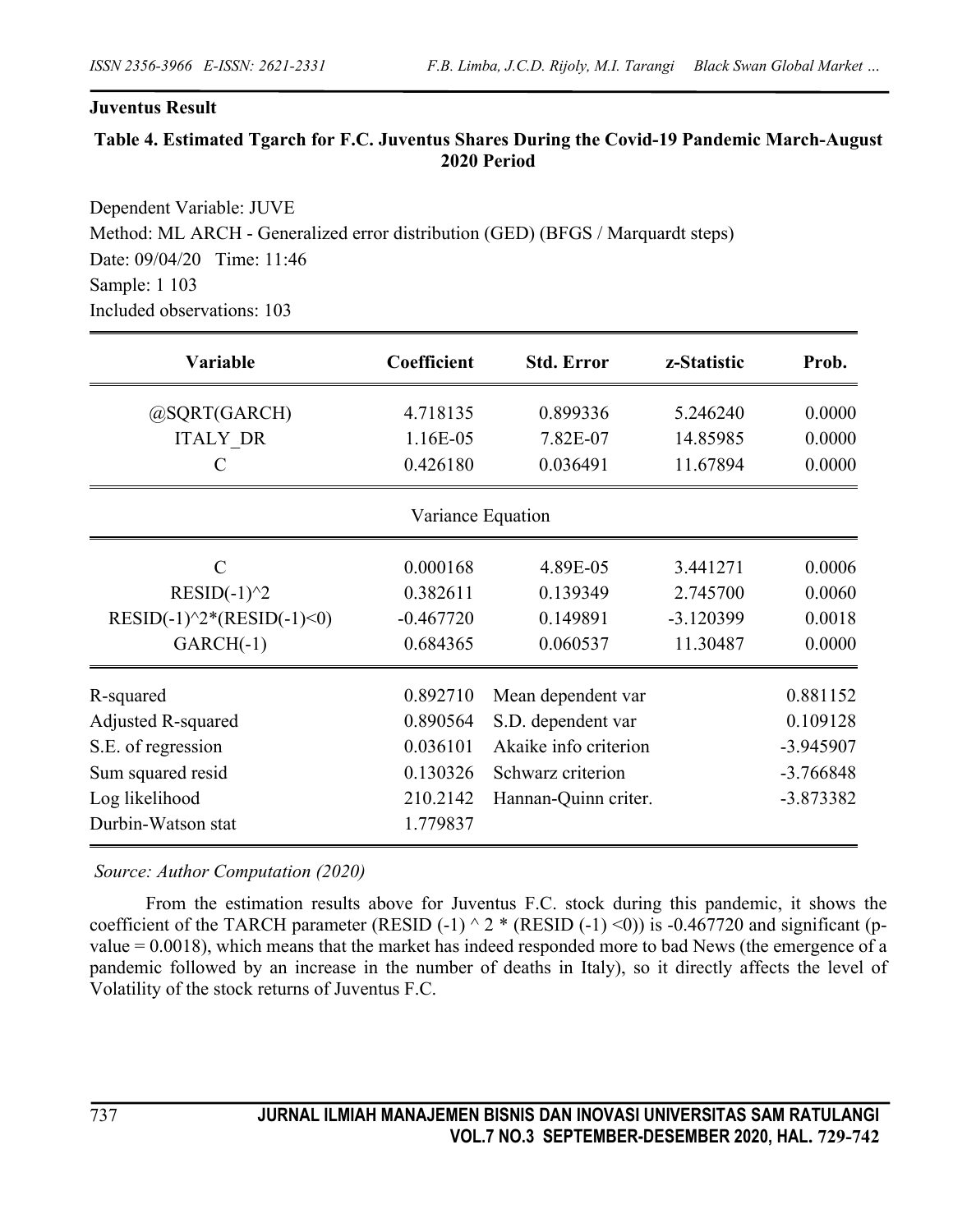### **Manchester United**

### **Table 5. Estimated Tgarch for F.C. Juventus Shares During the Covid-19 Pandemic March-August 2020 Period**

Dependent Variable: MANU Method: ML ARCH - Normal distribution (BFGS / Marquardt steps) Date: 09/05/20 Time: 17:52 Sample: 1 103 Included observations: 103

| Variable                      | Coefficient       | <b>Std. Error</b>     | z-Statistic | Prob.    |
|-------------------------------|-------------------|-----------------------|-------------|----------|
| @SQRT(GARCH)                  | $-1.024290$       | 0.226087              | $-4.530511$ | 0.0000   |
| UK DR                         | 1.66E-05          | 2.83E-06              | 5.875962    | 0.0000   |
| $\mathbf C$                   | 16.02003          | 0.163808              | 97.79751    | 0.0000   |
|                               | Variance Equation |                       |             |          |
| $\mathcal{C}$                 | 0.047743          | 0.025380              | 1.881105    | 0.0600   |
| $RESID(-1)^2$                 | 0.175286          | 0.070805              | 2.475616    | 0.0133   |
| $RESID(-1)^2*(RESID(-1) < 0)$ | 0.927953          | 0.287882              | 3.223382    | 0.0013   |
| $GARCH(-1)$                   | 0.462481          | 0.090554              | 5.107230    | 0.0000   |
| R-squared                     | $-0.007613$       | Mean dependent var    |             | 15.62311 |
| Adjusted R-squared            | $-0.027765$       | S.D. dependent var    |             | 1.092894 |
| S.E. of regression            | 1.107963          | Akaike info criterion |             | 2.408252 |
| Sum squared resid             | 122.7581          | Schwarz criterion     |             | 2.587312 |
| Log likelihood                | $-117.0250$       | Hannan-Quinn criter.  |             | 2.480778 |
| Durbin-Watson stat            | 0.369761          |                       |             |          |

*Source: Author's Computation (2020)*

From the estimation results above for Manchester United F.C. shares during this pandemic, it shows the coefficient of the TARCH parameter (RESID  $(-1) \wedge 2$  \* (RESID  $(-1)$  <0)) is 0.927953 and significant (p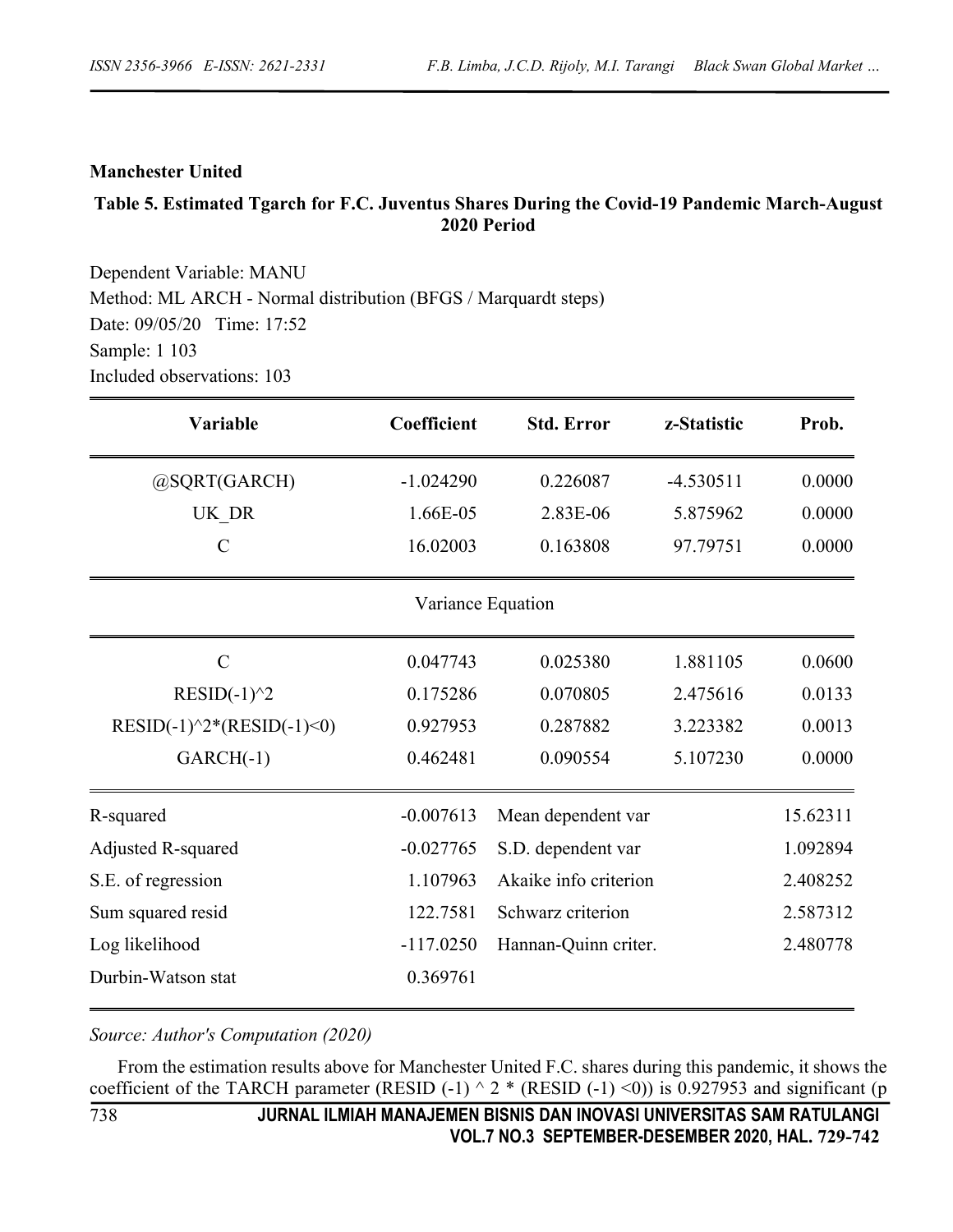value = 0.0013) which means that the market did respond more to bad News (the emergence of a pandemic followed by an increase in the number of deaths in Italy), thus directly affecting the Volatility of Manchester United's stock returns.

### **Discussion**

Ajax Amsterdam, Borrusia Dortmund, Juventus, and Manchester United are big European football clubs that have made an IPO (Initial Public Offering) or stock offering to the public to have a very volatile market tendency. This Volatility is increasingly fluctuating in 2020 when the world is experiencing a pandemic condition caused by the Covid-19 virus. This extraordinary event that failed to predict by all economists can be considered an implementation of the Black Swan theory in the financial industry.

This pandemic condition also directly affects activities involving a lot of the public, one of which is football as a prevalent sport in Europe, where the respective leagues with UEFA's approval are forced to stop and postpone competitions prevent the spread of a more virus massive. The first to stop the league was the Italian Serie A on March 10 because Italy became the European country most affected by the effects of Covid-19. This policy was also followed by the German Bundesliga and English Premier League on March 13, and finally the Dutch Eredivisie on March 13. In Germany, the Bundesliga was officially terminated on March 13, 2020, and finally, the Dutch Eredivisie on April 25, 2020.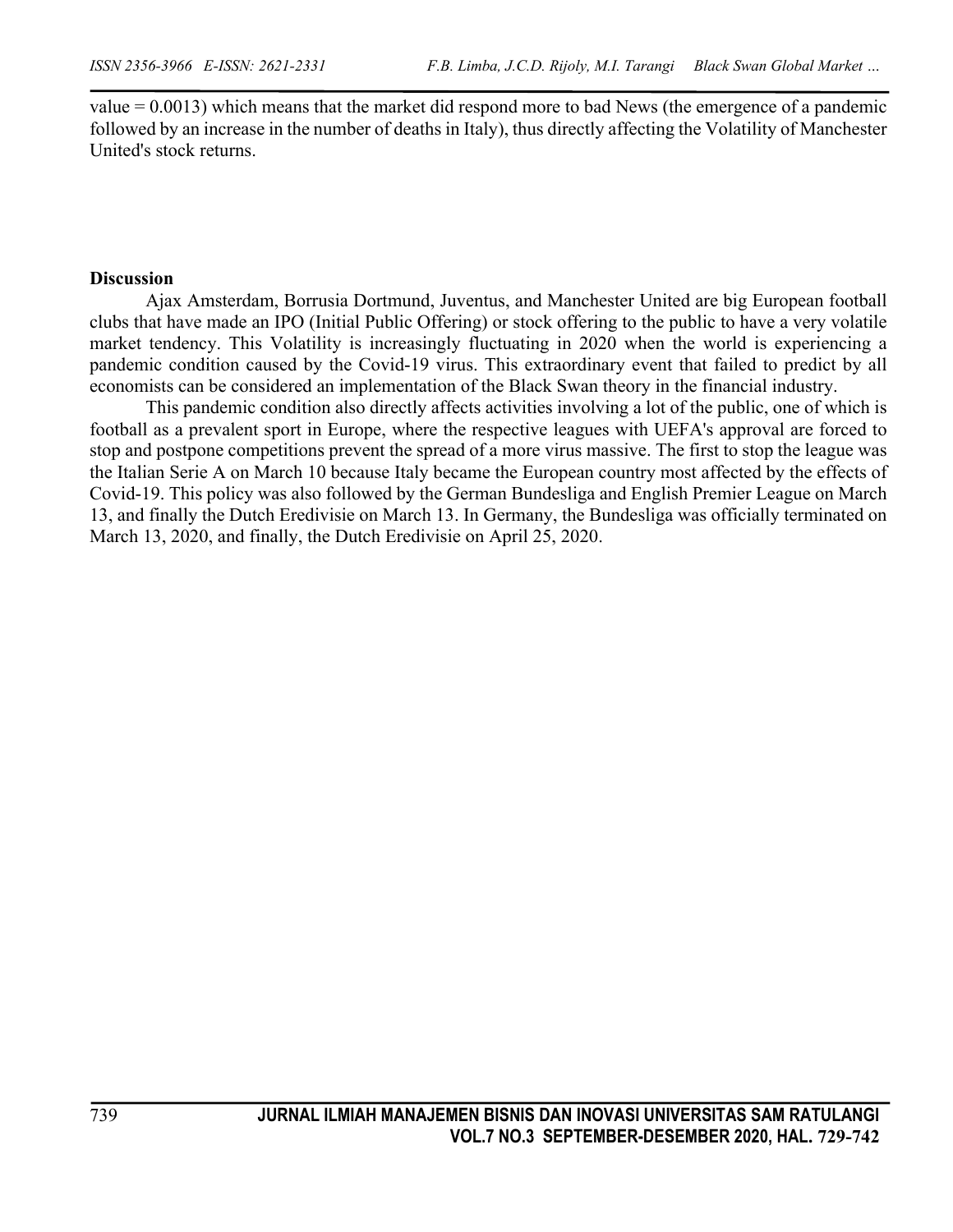From the estimation results using the TGARCH model, the shares of the 4 football clubs were observed (Ajax Amsterdam, Borussia Dortmund, Manchester United, and Juventus) have a strong response bad News, in this case, the increasing number of positive cases of coronavirus in their countries. This can be seen in the conditional variance chart on the 4 types of stocks studied, as follows:



**Figure 2. Conditional Variance**

*Source: Authors Computation (2020)*

From the graph above, it can be seen that in general, the 4 types of stocks that are the focus of the study show similarities, namely experiencing a large swing or high Volatility were the start of the initial period of the Covid-19 pandemic in Europe, which forced the termination of football matches which then further impacted the stock value These football clubs on the stock market.

However, in the next period, it can be seen that there has been a decrease in the level of Volatility, especially entering the middle of 2020, when the implementation of protocols that allow football matches to be held so that it has a direct impact on the condition of the shares of these clubs in the stock market.

## **CONCLUSION**

The stock market as a short-term investment instrument has very volatile characteristics towards any shock in the economy. The condition of the Covid-19 pandemic has made the economic shock or shock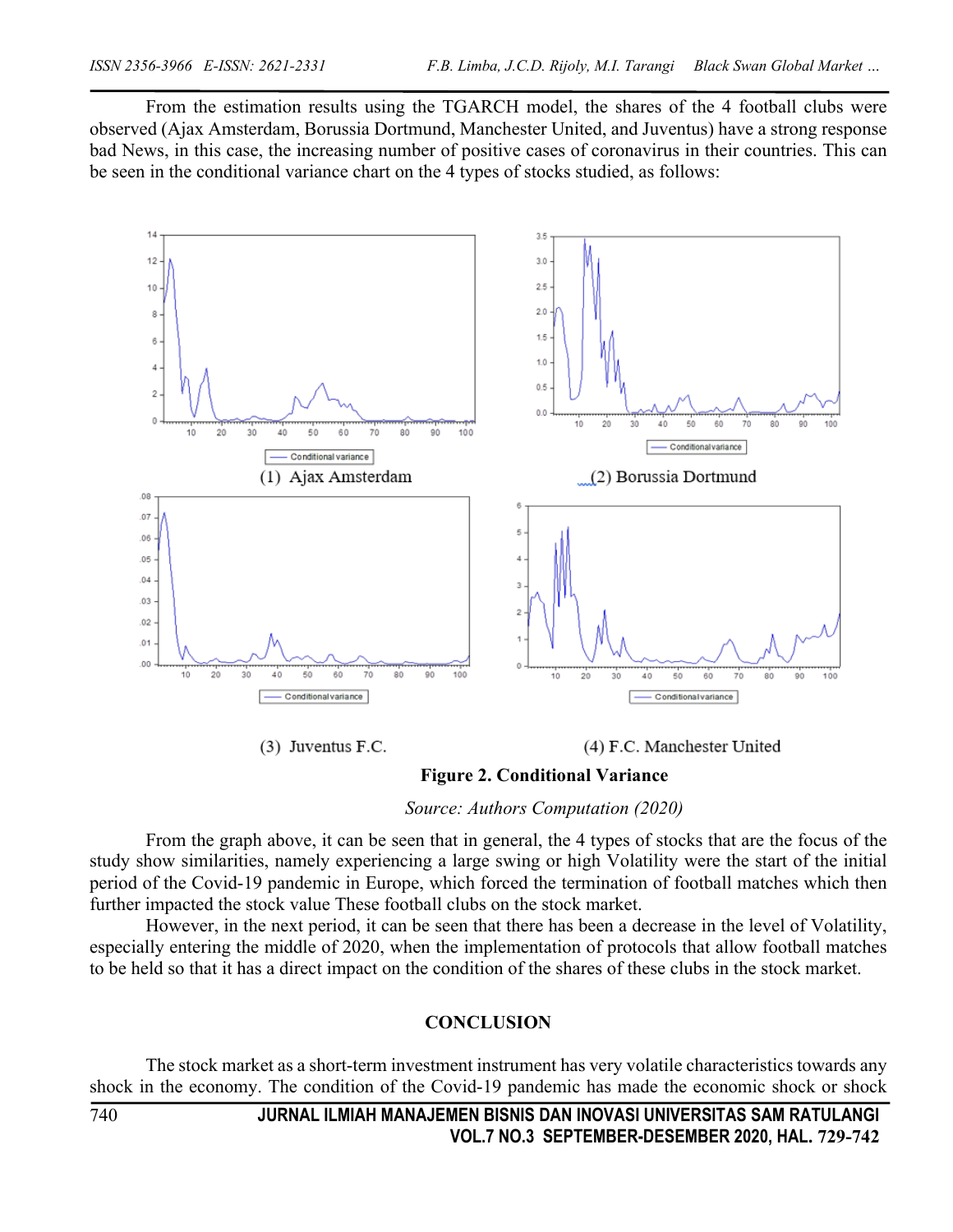even more significant so that the Covid-19 pandemic can be categorized as a black swan effect that affects the financial market due to a negative response to bad News that appears. The Black Swan Effect can be seen more specifically in response to the negative response of stocks of several football clubs that have IPOs in major European stock markets. Furthermore, Ajax Amsterdam (Netherlands), Borussia Dortmund (Germany), Juventus F.C. (Italy), and Manchester United (England) showed negative responsesto bad News (covid-19), which was shown through the large swing in the value of club shares. The club during the Covid-19 pandemic.

### **REFERENCE**

- Alas, R., Übius, U., Lorents, P., & Matsak, E. (2017). Corporate Social Responsibility In European And Asian Countries*. Jurnal Manajemen Bisnis Dan Inovasi (JMBI) UNSRAT Vol. 4 No. 1*
- Ariefianto, M.D. (2012). *Ekonometrika Esensi Dan Aplikasi Dengan Menggunakan EViews*. 1st Ed. Jakarta: Erlangga.
- Bollerslev, T. (1986). "Generalized Autoregressive Conditional Heteroskedasticity." *Journal of Econometrics*.
- Deloitte U.K. (2020). *Deloitte Football Money League*. Manchester.
- Engle, R.F. (1982). Autoregressive Conditional Heteroscedasticity with Estimates of the Variance of United Kingdom Inflation." *Econometrica*.
- Gunardi, A. (2014). The Implementation of UEFA Financial Fair Play: An Analysis of Financial Performance of Manchester United. *International Journal of Science and Research*.
- Habib, Z. and Khan, M.,A. (2012). Dividend Policy and Share Price Volatility: Evidence from Pakistan. *Global Journal of Management*
- Hartono, J. (2010). *Teori Portofolio Dan Analisis Investasi (Edisi Sepuluh)*. Yogyakarta: BPFE
- Haryoprasetyo, R., and Kiswara, E. (2013). Analisis Atas Kinerja Finansial Klub Sepakbola Profesional : Studi Kasus Pada Manchester United. *Diponegoro Journal Of Accounting* 2(3): 1–8.
- Herdyastoro, KK.M, and Frensidy, B. (2014). *Analisis Laporan Keuangan Dan Harga Saham Klub Sepakbola Manchester United, Juventus, Dan Borussia Dortmund*. Jakarta.
- Hussainey, K, Mgbame, C.O., and Chijoke-Mgbame, A.M. (2011). Dividend Policy and Share Price Volatility: U.K. Evidence. *Journal of Risk Finance*.
- Morales, L. and Andreosso-O'Callaghan, B. (2020). Covid19: Global Stock Markets' Black Swan. *Critical Letters in Economics & Finance 1(1)*.